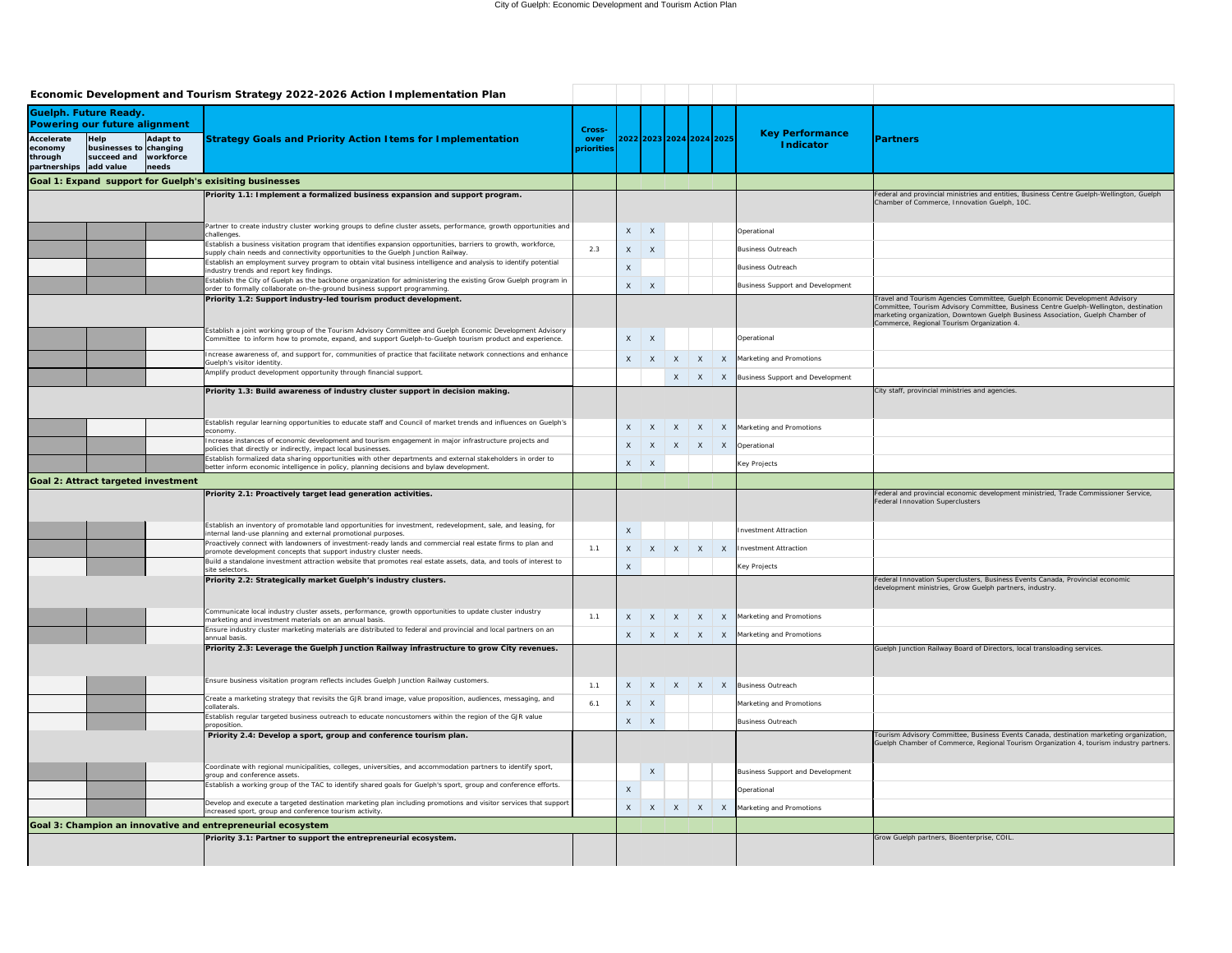|                                                         | Scale promotional efforts to support current Grow Guelph partner initiatives and programming serving<br>entrepreneurs (including home-based businesses).                                        |          | X                         | $\mathsf{X}$ | $X \mid X$      |            | X            | Marketing and Promotions                |                                                                                                                                                                                                                                                                                                             |
|---------------------------------------------------------|-------------------------------------------------------------------------------------------------------------------------------------------------------------------------------------------------|----------|---------------------------|--------------|-----------------|------------|--------------|-----------------------------------------|-------------------------------------------------------------------------------------------------------------------------------------------------------------------------------------------------------------------------------------------------------------------------------------------------------------|
|                                                         | Explore new best practices and pilot initiatives (such as newcomer entrepreneur soft landing services) for cluster<br>focused start up initiatives across Canada and the U.S.                   |          |                           | $X \mid X$   | X               |            | X            | Business Support and Development        |                                                                                                                                                                                                                                                                                                             |
|                                                         | Build a relationship with university and college commercialization and tech-transfer officials to identify scalable<br>enterprises and connect them with local resources.                       |          |                           | $X \mid X$   | $X$ $X$         |            | $\mathsf{X}$ | Business Support and Development        |                                                                                                                                                                                                                                                                                                             |
|                                                         | Priority 3.2 : Define an approach to guide private investment in the Guelph's Innovation<br>District.                                                                                           |          |                           |              |                 |            |              |                                         | Federal and provincial funded entities, Infrastructure Ontario, Trade Commissioner Services,<br>Federal Superclusters, University of Guelph, Conestoga College, Innovation Guelph, Guelph<br>Innovation District landowners, Tourism Advisory Committee, Guelph Economic<br>Development Advisory Committee. |
|                                                         | Explore best practices in North America for innovation district development, focusing on targeted promotion and<br>loutreach.                                                                   | 2.1, 6.1 |                           | $\mathsf{X}$ |                 |            |              | <b>Key Projects</b>                     |                                                                                                                                                                                                                                                                                                             |
|                                                         | Establish a joint working group of the TAC and GEDAC members to inform how to promote, expand, and support<br>Guelph Innovation District development projects.                                  |          |                           | $\times$     |                 |            |              | Operational                             |                                                                                                                                                                                                                                                                                                             |
|                                                         | Priority 3.3: Grow a robust "Buy Local Guelph" initiative.                                                                                                                                      |          |                           |              |                 |            |              |                                         | Tourism Advisory Committee, Guelph Economic Development Advisory Committee,<br>University of Guelph, Business Centre Guelph- Wellington, Downtown Guelph Business<br>Association, Guelph Chamber of Commerce, Regional Tourism Organization 4.                                                              |
|                                                         | Evaluate buy local platforms to identify best practices for future website upgrades.                                                                                                            |          |                           | $\times$     |                 |            |              | Marketing and Promotions                |                                                                                                                                                                                                                                                                                                             |
|                                                         | Develop an annual promotion plan for Guelph Shops and seek sustainable funding to support the growth of the<br>program.                                                                         | 1.2, 6.1 | $\boldsymbol{X}$          | - X          |                 |            |              | Marketing and Promotions                |                                                                                                                                                                                                                                                                                                             |
|                                                         | Explore options and local interest in a "Made in Guelph" branding initiative representing a diverse array of<br>products and services to spotlight products made locally.                       | 1.2      |                           |              |                 | $X \mid X$ |              | Marketing and Promotions                |                                                                                                                                                                                                                                                                                                             |
|                                                         | Priority 3.4: Celebrate the success of diverse Guelph entrepreneurs.                                                                                                                            |          |                           |              |                 |            |              |                                         | Business Centre Guelph-Wellington, Downtown Guelph Business Association, Guelph                                                                                                                                                                                                                             |
|                                                         |                                                                                                                                                                                                 |          |                           |              |                 |            |              |                                         | Chamber of Commerce, Innovation Guelph.                                                                                                                                                                                                                                                                     |
|                                                         | Support and partner on events that celebrate and promote Guelph entrepreneurs (such as Innovation Expo,<br>Business After Five, etc.)                                                           |          | X                         | $\mathsf{X}$ | $X$ $X$         |            | X            | Marketing and Promotions                |                                                                                                                                                                                                                                                                                                             |
|                                                         | Partner on an award for "Entrepreneur of the Year" to celebrate a significant and impactful business owner<br>annually.                                                                         |          |                           | $\mathsf{X}$ |                 |            |              | Marketing and Promotions                |                                                                                                                                                                                                                                                                                                             |
|                                                         | Develop an annual promotion plan for Guelph start-up and entrepreneurial successes.                                                                                                             | 6.1      |                           |              | $X \mid X$      |            | X            | Marketing and Promotions                |                                                                                                                                                                                                                                                                                                             |
| Goal 4: Advance talent attraction and skill development |                                                                                                                                                                                                 |          |                           |              |                 |            |              |                                         |                                                                                                                                                                                                                                                                                                             |
|                                                         | Priority 4.1: Unify and support workforce development organizations through Grow                                                                                                                |          |                           |              |                 |            |              |                                         | University of Guelph, Conestoga College, Business Centre Guelph Wellington, Career                                                                                                                                                                                                                          |
|                                                         | Guelph.                                                                                                                                                                                         |          |                           |              |                 |            |              |                                         | Education Council, Guelph Chamber of Commerce, Local Immigration Partnership, Workforce<br>Planning Board of Waterloo Wellington Dufferin.                                                                                                                                                                  |
|                                                         | Promote and support expansion of targeted talent development initiatives, programs, and networks (youth, 50+,<br>BIPOC, LGBTQ2S+, and newcomers).                                               |          |                           |              | $X$ $X$         | X          |              | X   Business Support and Development    |                                                                                                                                                                                                                                                                                                             |
|                                                         | Partner and grow the "Guelph Works" job fair matching local employers and talent (including specialized day of<br>programming for students and recent graduates).                               |          | $\mathsf{X}$              | $\mathsf{X}$ | X               |            |              | <b>Business Support and Development</b> |                                                                                                                                                                                                                                                                                                             |
|                                                         | Establish a talent attraction initiative to attract students, young professional and families with children to<br>showcase Guelph's diverse professional community.                             | 2.2      |                           | $\mathsf{X}$ |                 |            |              | Marketing and Promotions                |                                                                                                                                                                                                                                                                                                             |
|                                                         | Partner and support regional workforce initiatives to support and welcome international students and newcomers.                                                                                 |          | X                         | $\mathsf{X}$ | $\mathsf{X}$    |            | X            | Business Support and Development        |                                                                                                                                                                                                                                                                                                             |
|                                                         | Provide ongoing updates and resources to businesses about federal, provincial, and local workforce development<br>support through Grow Guelph platform.                                         | 1.1      |                           | $X \mid X$   | X               |            | X            | Business Support and Development        |                                                                                                                                                                                                                                                                                                             |
|                                                         | Provide ongoing updates and resources to support employers in understanding and building capacity to meet<br>labour force needs, changes, and trends in the local context.                      |          |                           |              | $X$ $X$ $X$ $X$ |            |              | X Business Support and Development      |                                                                                                                                                                                                                                                                                                             |
|                                                         | Priority 4.2: Engage private sector, education, and workforce leaders to collaborate and<br>address immediate and long-term workforce needs.                                                    | 4.1      |                           |              |                 |            |              |                                         | Univeristy of Guelph, Conestoga College, Grow Guelph Partners, Employment Ontario<br>agencies, industry.                                                                                                                                                                                                    |
|                                                         | Establish a working group of Grow Guelph partners to discuss and implement needed skill and training programs,<br>based on industry cluster and business needs.                                 |          | $\times$                  |              |                 |            |              | Operational                             |                                                                                                                                                                                                                                                                                                             |
|                                                         | Partner and grow participation in the EmployerOne Survey to inform understanding of needed skills<br>and training gaps in Guelph; utilize findings to direct and expand new workforce programs. |          |                           |              | $X \mid X$      |            | $\mathsf{X}$ | <b>Business Outreach</b>                |                                                                                                                                                                                                                                                                                                             |
|                                                         | Continue to develop pathways and connections for education and industry to partner and collaborate on training<br>pipelines and talent retention initiatives.                                   |          | X                         |              |                 |            |              | X Business Support and Development      |                                                                                                                                                                                                                                                                                                             |
| Goal 5: Build a must-see visitor destination in Ontario |                                                                                                                                                                                                 |          |                           |              |                 |            |              |                                         |                                                                                                                                                                                                                                                                                                             |
|                                                         | Priority 5.1: Implement the Municipal Accommodation Tax.                                                                                                                                        |          |                           |              |                 |            |              | <b>Key Projects</b>                     | Tourism Advisory Committee, Destination Ontario, Tourism Industry Association of Ontario,<br>Guelph Chamber of Commerce, accommodation partners.                                                                                                                                                            |
|                                                         | Re-engage, review, and revise Municipal Accommodation Tax (MAT) agreement, including division of roles and<br>responsibilities                                                                  |          | $\mathsf{X}$              |              |                 |            |              | <b>Key Projects</b>                     |                                                                                                                                                                                                                                                                                                             |
|                                                         | Seek approval from Council to implement MAT and begin collection.                                                                                                                               |          | $\times$                  |              |                 |            |              | <b>Key Projects</b>                     |                                                                                                                                                                                                                                                                                                             |
|                                                         | Establish Destination Marketing Organization (DMO) and marketing plan                                                                                                                           | 6.2      | $\mathsf{X}$              | $\mathsf{X}$ |                 |            |              | <b>Key Projects</b>                     |                                                                                                                                                                                                                                                                                                             |
|                                                         | Priority 5.2: Curate destination experiences.                                                                                                                                                   |          |                           |              |                 |            |              |                                         | Tourism Advisory Committee, Business Centre of Guelph Wellington, Downtown Guelph<br>Business Association, Guelph Chamber of Commerce, tourism operators.                                                                                                                                                   |
|                                                         |                                                                                                                                                                                                 |          |                           |              |                 |            |              |                                         |                                                                                                                                                                                                                                                                                                             |
|                                                         | Update the inventory of Guelph's destination assets: cultural and recreational amenities, music, art, food,<br>breweries, etc.                                                                  |          |                           |              | $X \mid X$      |            |              | <b>Key Projects</b>                     |                                                                                                                                                                                                                                                                                                             |
|                                                         | Evaluate current tourism marketing tactics to understand what is driving or deterring destination visitors.                                                                                     |          |                           |              | $X \mid X$      |            |              | Marketing and Promotions                |                                                                                                                                                                                                                                                                                                             |
|                                                         | Enhance support and training for tourism-focused businesses to meet changing market trends.                                                                                                     |          | $\mathsf{X}$              | $\mathsf{X}$ | $\mathsf{X}$    |            |              | Business Support and Development        |                                                                                                                                                                                                                                                                                                             |
|                                                         | Priority 5.3: Enhance placemaking throughout the city.                                                                                                                                          |          |                           |              |                 |            |              |                                         | Tourism Advisory Committee, Business Centre of Guelph-Wellington, Downtown Guelph<br>Business Association, Guelph Chamber of Commerce, industry.                                                                                                                                                            |
|                                                         | Evaluate the effectiveness of placemaking initiatives deployed during the COVID-19 pandemic.                                                                                                    |          | $\boldsymbol{\mathsf{X}}$ |              |                 |            |              | <b>Key Projects</b>                     |                                                                                                                                                                                                                                                                                                             |
|                                                         |                                                                                                                                                                                                 |          |                           |              |                 |            |              |                                         |                                                                                                                                                                                                                                                                                                             |